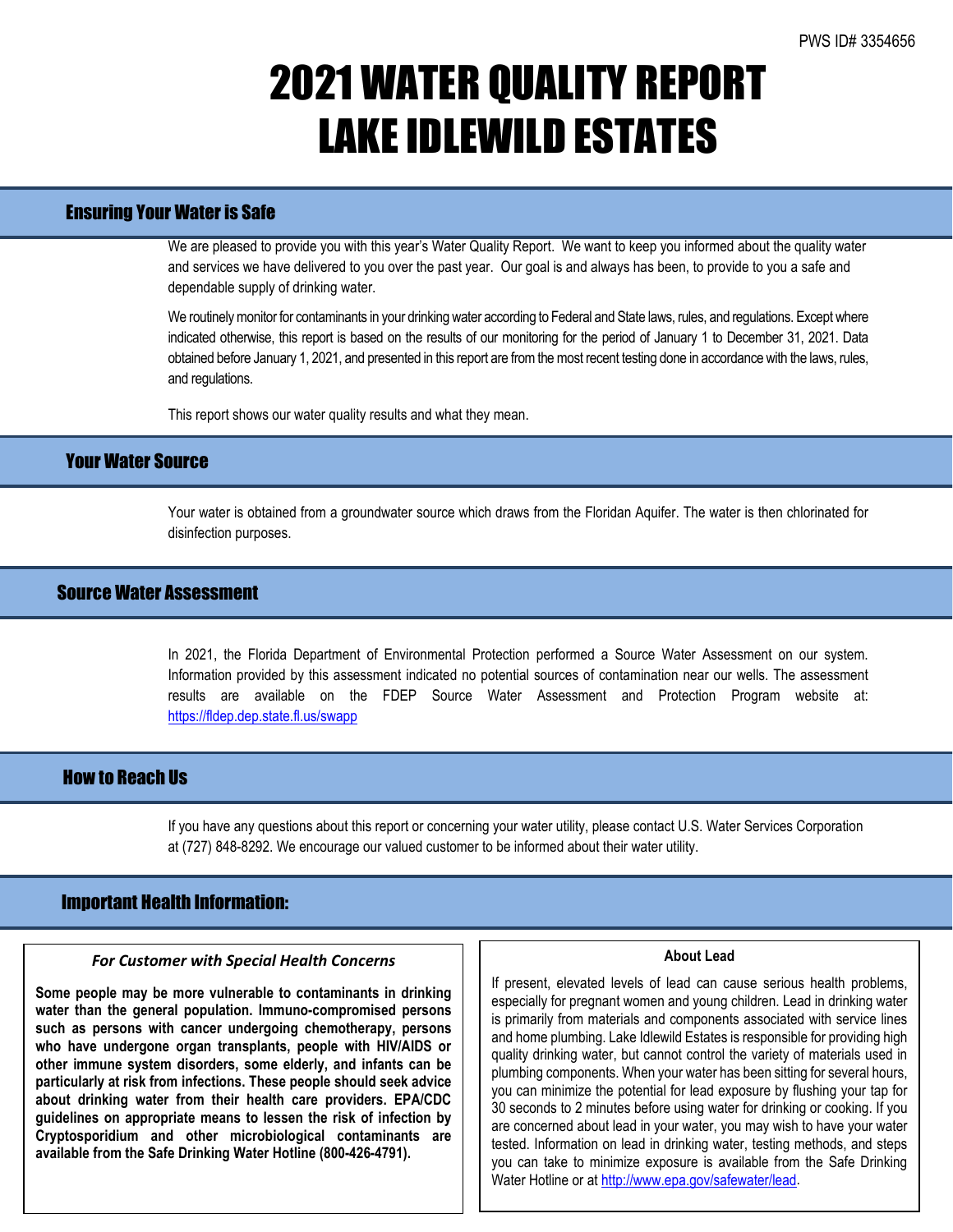# 2021 WATER QUALITY REPORT LAKE IDLEWILD ESTATES

# About Your Drinking Water

### **ADDITIONAL HEALTH INFORMATION**

The sources of drinking water (both tap water and bottled water) include rivers, lakes, streams, ponds, reservoirs, springs, and wells. As water travels over the surface of the land or through the ground, it dissolves naturally occurring minerals and, in some cases, radioactive material, and can pick up substances resulting from the presence of animals or from human activity. Contaminants that may be present in source water include:

**(A) Microbial contaminants**, such as viruses and bacteria, which may come from sewage treatment plants, septic systems, agricultural livestock operations, and wildlife.

**(B) Inorganic contaminants**, such as salts and metals, which can be naturally occurring or result from urban stormwater runoff, industrial or domestic wastewater discharges, oil and gas production, mining, or farming.

**(C) Pesticides and herbicides**, which may come from a variety of sources such as agriculture, urban stormwater runoff, and residential uses.

**(D) Organic chemical contaminants**, including synthetic and volatile organic chemicals, which are by-products of industrial processes and petroleum production, and can also come from gas stations, urban stormwater runoff, and septic systems.

**(E) Radioactive contaminants**, which can be naturally occurring or be the result of oil and gas production and mining activities.

In order to ensure that tap water is safe to drink, the EPA prescribes regulations which limit the amount of certain contaminants in water provided by public water systems. The Food and Drug Administration (FDA) regulations establish limits for contaminants in bottled water which must provide the same protection for public health.

Drinking water, including bottled water, may reasonably be expected to contain at least small amounts of some contaminants. The presence of contaminants does not necessarily indicate that the water poses a health risk. More information about contaminants and potential health effects can be obtained by calling the **Environmental Protection Agency's Safe Drinking Water Hotline at 1-800-426-4791**.

### **HOW TO READ THE TABLE**

In the table accompanying this report you may find unfamiliar terms and abbreviations. The following definitions are provided to assist you with understanding the report.

#### **Important Definitions:**

- **Maximum Contaminant Level or MCL:** The highest level of a contaminant that is allowed in drinking water. MCLs are set as close to the MCLGs as feasible using the best available treatment technology.
- **Maximum Contaminant Level Goal or MCLG:** The level of a contaminant in drinking water bellow which there is no known or expected risk to health. MCLGs allow for a margin of safety.
- Action Level or AL: The concentration of a contaminant which, if exceeded, triggers treatment or other requirements that a water system must follow.
- **Maximum Residual Disinfectant Level or MRDL:** The highest level of a disinfectant allowed in drinking water. There is convincing evidence that addition of a disinfectant is necessary for control of microbial contaminants.
- **Maximum Residual Disinfectant Level Goal or MRDLG:** The level of a drinking water disinfectant below which there is no known or expected risk to health. MRDLGs do not reflect the benefits of the use of disinfectants to control microbial contaminants.
- **ND:** Means not detected and indicates that the substance was not found by laboratory analysis.
- **Parts per Billion (ppb) or Micrograms per Liter (μg/l):** One part by weight of analyte to 1 billion parts by weight of the water sample.
- **Parts per Million (ppm) or Milligrams per Liter (mg/l):** One part by weight of analyte to 1 million parts by weight of the water sample.
- Picocurie per Liter (pCi/L): Measure of the radioactivity in water.